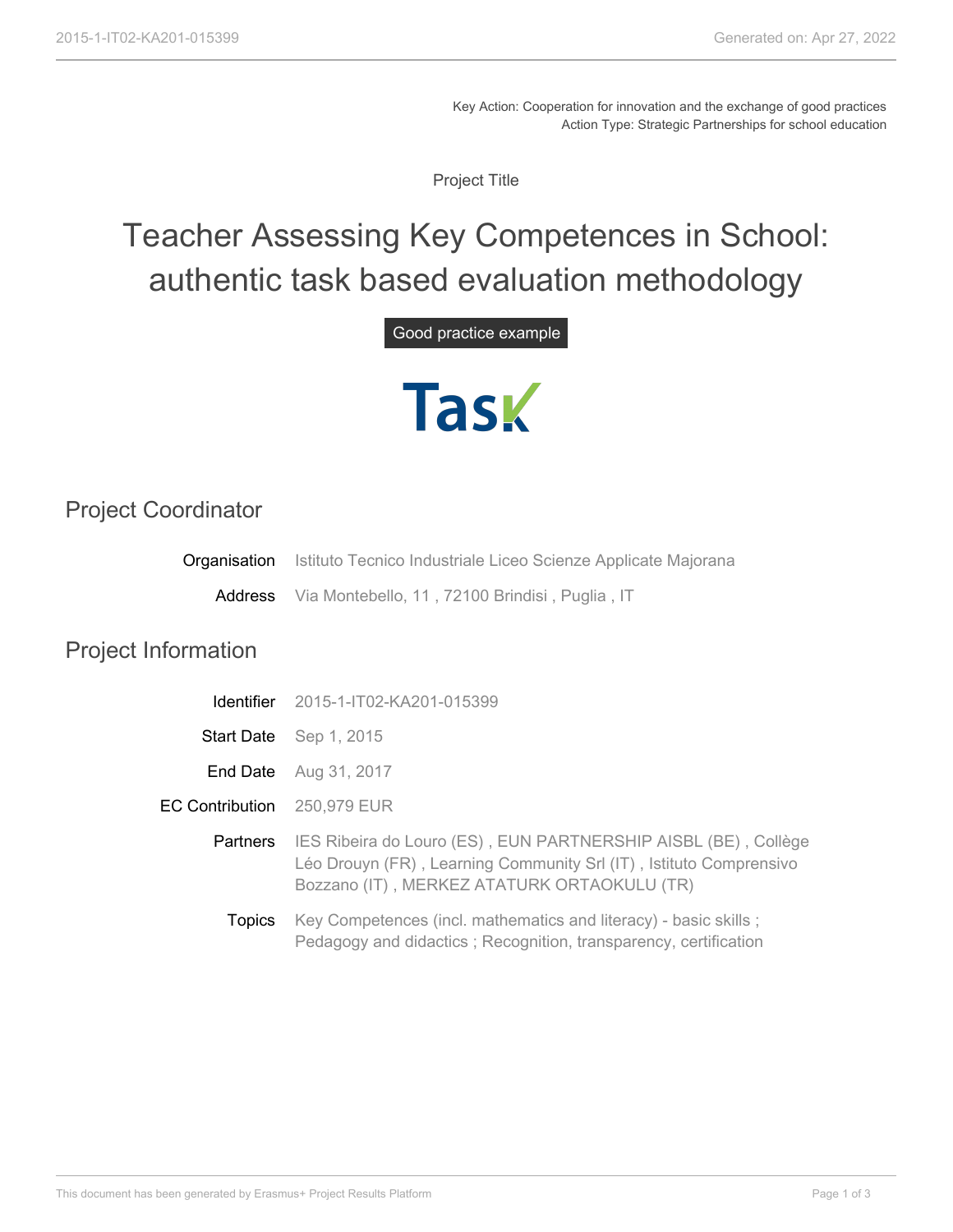## Project Summary

With the Recommendation 18 december 2006 European Union has identified 8 Key Competences for lifelong learning: a combination of knowledge, skills and attitudes necessary for self realization and delf development, inclusion, activie citizenship and employability. Several countries have embedded the Key Competences framework in the school reforms, starting a change of paradigm that integrates the competences with the disciplinary knowledge, toward a school competence based.

Analysing how the Key Competences are implemented in the school field, three remarks emerge: 1. despite still no European country has completed a full transition to education competence based, have been launched several initiatives and experiments in the direction of the visibility and recognition of Key Competences; 2. the construction of a school based on Key Competences requires the adoption of new approaches, policies and tools to plan paths, assess and certify the competences; 3. it is necessary that teachers use methodologies and tools for an authentic assessment of Key Competences for both formative and summative purposes. Now the main challenge is the assessment of Key Competences.

TASK project aim was to develop a methodology to support teachers in the assessment of Key Competences, in order to certificate them with national formats, starting from the exploitation and adaptation of the VINTAGE model. Designed, tested and validated in a Grundtvig project of the Lifelong Learning Programme (adult education field), the VINTAGE model is characterized as an authentic, self-reflective, proactive and anchored to the context assessment methodology; the project has developed an online tool based on the model that allows the user to self-evaluate his Key Competences. The TASK methodology is an integration of a framework for the self-assessment of Key Competences in the lower/upper secondary school, a web application for the self-assessment, a set of authentic tasks and the guidelines for teachers aimed to support them in the application of the procedure. The project had a duration of 24 months and has involved 340 teachers with 776 students of lower and upper secondary schools from 15 countries in the two experimentations, 327 teachers and experts from 124 schools in the Multiplier Events, and 122 teachers in other local seminars.

It has produced the following activities:

A Research about rules, practices, methodologies and tools for the assessment of Key Competences in partner countries;

The TASK framework, that is the methodological frame for the assessment of Key Competences in school contexts;

the TASK Framework experimentation, to test the Framework involving lower and upper secondary school teachers, to verify its consistence, effectiveness, usability and coherence with the certification tools and formats; The TASK web application, that supplies a logical interactive path for the self-assessment of the Key Competences in the school context, supported by a web interface;

The TASK web application experimentation;

The TASK Guideline, a support to the teachers for the adoption of the TASK methodology.

TASK project has also carried out dissemination activities: Multipliers Events with teachers, decision-makers, key actors, stakeholders, Seminars, production of information material.

TASK project has obtained the following results:

- a repertoire of the assessment approaches and the certification procedures/models in the partners' countries, useful to define common criteria and rules to implement TASK methodology;

- the diffusion in schools of a methodology not exclusively limited to the assessment practice, but also involving the teaching and learning approaches: an approach for the self-assessment of Key Competences; an instrument for the assessment of Key Competences for their certification; a learning process, as a procedural and formative assessment approach; a social and collaborative approach.

- the development of a network of key actors that allowed to generate a robust impact, involving more stakeholders than the number expected in the project proposal.